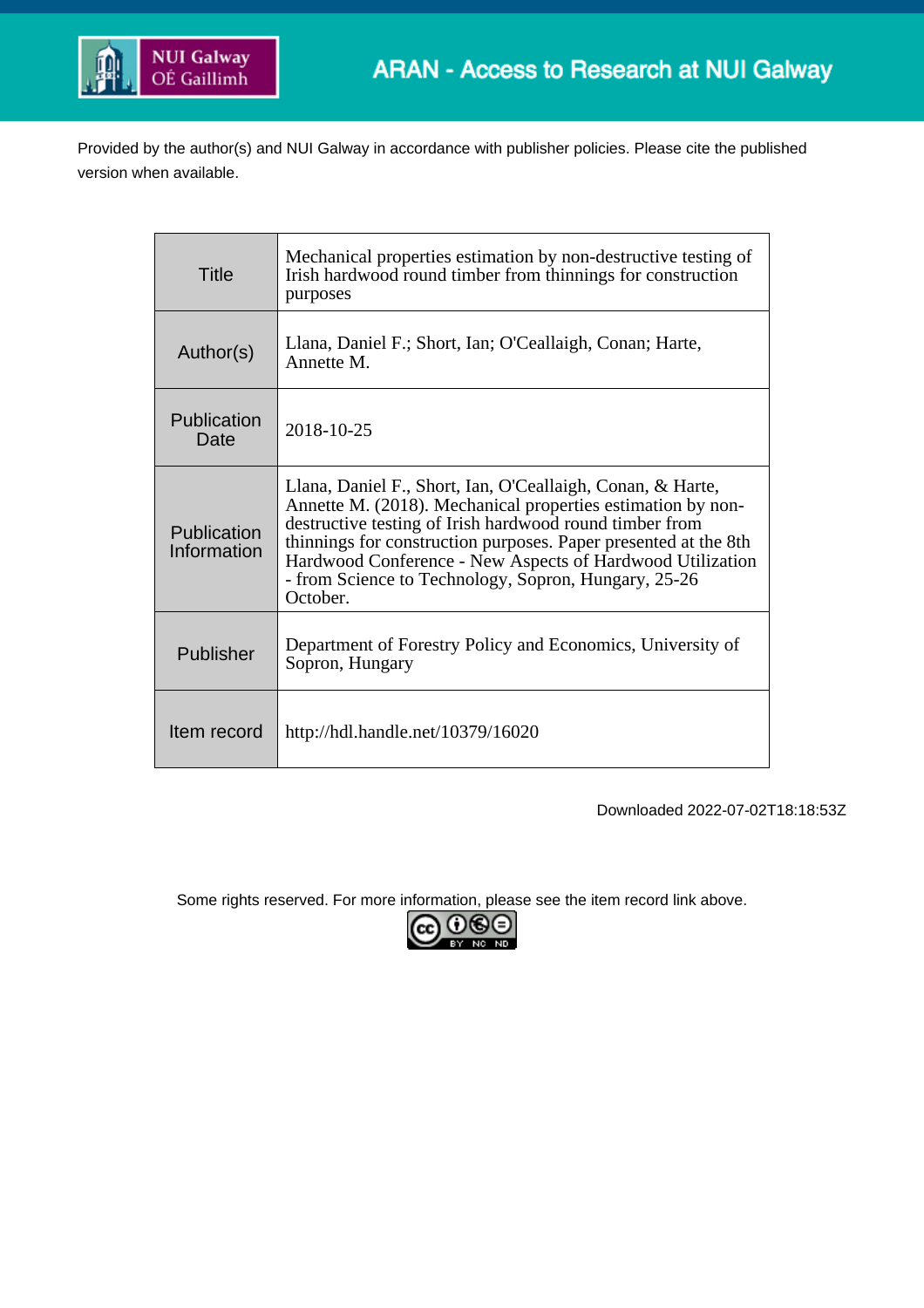# **Mechanical Properties Estimation by Non-destructive Testing of Irish Hardwood Round Timber from Thinnings for Construction Purposes**

Daniel F. Llana<sup>1</sup>, Ian Short<sup>2</sup>, Conan O'Ceallaigh<sup>3</sup>, Annette M. Harte<sup>4</sup>

1,3,4 Timber Engineering Research Group and Ryan Institute, National University of Ireland Galway, Ireland, <sup>1</sup>daniel.llana@nuigalway.ie, <sup>3</sup>conan.oceallaigh@nuigalway.ie, <sup>4</sup>annette.harte@nuigalway.ie

<sup>2</sup>Forestry Development Department, Teagasc, Ashtown, Dublin, Ireland, ian.short@teagasc.ie

**Keywords:** hardwood thinning, non-destructive testing (NDT), small round timber

#### **ABSTRACT**

Thinning involves the removal of competitors of high quality trees, and trees for extraction racks, all to favour the growth of the selected trees. Many felled trees are small-diameter and in Ireland hardwood thinnings are mainly used for energy production (DORAN 2012; MOCKLER 2013) or for wood-based panels or in the pulp industry (CAMPION AND SHORT 2016). Since the 1990's the Irish Government has been encouraging private owners to combine agricultural and forest commercial activities. Grant aid was initially provided each year for the first 20 years (nowadays 15) in order to compensate the loss of agricultural land use. Furthermore, the first and second hardwood thinning is also grant aided. There is commercial value in seeking to use hardwood thinnings in higher value-added end uses as structural components within the construction industry and to develop its volume use in local rural industry (WOLFE AND MOSELEY 2000; CUMBO ET AL. 2004; GORMAN ET AL. 2016). The Exploitation And Realisation of Thinnings from Hardwoods (EARTH) project aims to investigate potential added-value uses of hardwood thinnings and develop a grading system for sorting into different classes, estimating mechanical properties using non-destructive testing (NDT).

#### **Materials and methods**

38 first and second thinning trees and round timber obtained from four Irish hardwood species (common alder, European ash, European birch and sycamore) were used. Time-of-flight (ToF) of acoustic waves over a 1 m length using Treesonic (Fakopp, Sopron, Hungary) device was measured on standing trees before felling. One log from the bottom part of the tree with a length 25 times its diameter was selected from each tree. According to some authors there are differences in static (MOE) and dynamic (Edyn) modulus of elasticity between bottom and top logs from the same tree (KRAJNC ET AL. 2016). The minimum diameter of selected logs was 8 cm. MTG (Brookhuis, Enschede, The Netherlands) was used to determine fundamental frequency in longitudinal direction on felled selected logs just after harvesting. After conditioning the roundwood at 65% relative humidity and 20°C, testing in four-point bending over a span of 18 times its diameter.

#### **Results and discussion**

Mechanical properties (bending strength, MOE and density) were determined in logs in order to characterize small round timber from thinnings for construction purposes. Regression models were developed to investigate the correlation between velocities obtained in standing trees and green selected logs from NDT (ToF and natural frequency) and mechanical properties obtained in conditioned logs by mechanical testing. In the regression models between acoustic velocity obtained by ToF on standing trees and mechanical properties, good correlation was found with MOE as other authors found in black poplar (CASADO ET AL. 2013). As result ToF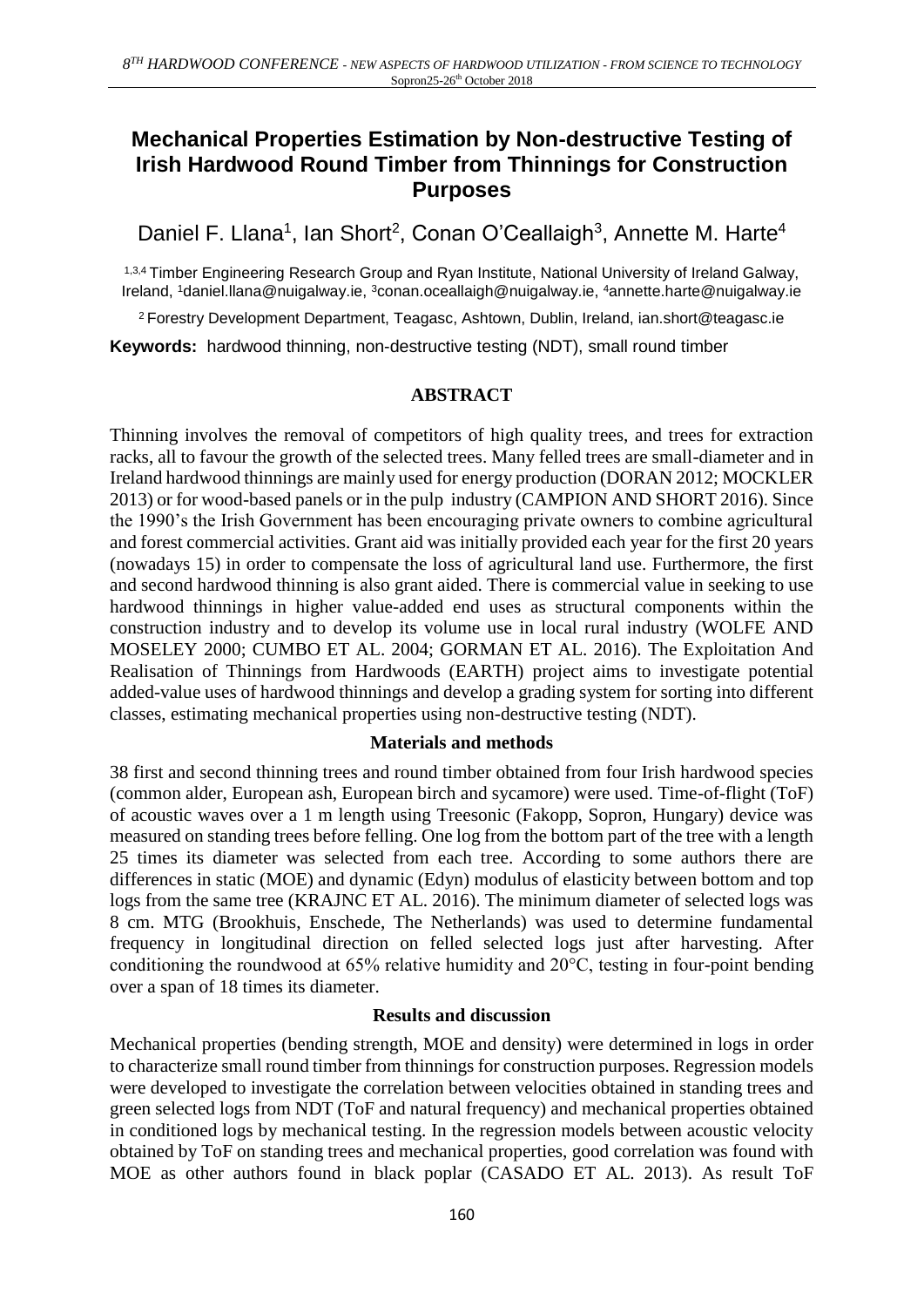measurements could be considered a good method to segregate standing trees before felling them. Better correlation was found between acoustic velocity obtained in green selected logs by the resonance method and MOE as other authors showed in previous research (SANTACLARA AND MERLO 2011).

#### **Conclusions**

Non-destructive testing measurements on standing trees and green logs are suitable methods to estimate the mechanical properties of the final product, in this study round hardwood timber. Good correlation between acoustic velocity obtained in standing trees from ToF using stress waves and mechanical properties was found. Better correlation between velocity obtained from natural frequency in green logs using a resonance device and mechanical properties was found. It is possible to develop a grading system based on NDT measurements for sorting hardwood thinnings into different end-use classes.

#### **ACKNOWLEDGEMENTS**

EARTH project has been funded by the Department of Agriculture, Food and Marine's Competitive Research Funding Programmes (COFORD). Project reference: 15C666.

#### **REFERENCES**

CAMPION, J., SHORT, I. (2016) The uses of small-diameter roundwood from 1st and 2nd thinnings. Report. 44 p.

CASADO, M.M., ACUÑA, L., BASTERRA, L.A., HEREDERO, S., SANMARTIN, R. (2013) Estimación de la calidad de la madera en rollo de *Populus x euramericana* mediante ultrasonidos. Proceedings of 6º Congreso Forestal Español. June 10-14. Vitoria, Spain. 11p.

CUMBO, D.W., SMITH, R.L., BECKER III, C.W. (2004) Value analysis of lumber produced from small-diameter timber. Forest Prod. J. 54(10):29-34.

DORAN, M. (2012) Biomass resources in the island of Ireland. ICLRD briefing paper series. 10:1-8.

GORMAN, T., MILLER, B., KRETSCHMAN, D. (2016) Wood I beams manufactured from small diameter logs. Proceedings of World Conference on Timber Engineering (WCTE 2016). August 22-25. Vienna, Austria. Pp. 1250-1257.

KRAJNC, L., FARRELLY, N., HARTE, A.M. (2016) Mechanical characterisation of green Sitka spruce logs. Proceedings of Civil Engineering Research in Ireland Conference. August 29-30, Galway, Ireland. Pp 557-561.

MOCKLER, N. (2013) Physical characterisation and quantification of total above ground biomass derived from first thinnings for wood fuel consumption in Ireland. Master thesis. Waterford Institute of Technology. 131 p.

SANTACLARA, O., MERLO, E. (2011) Acoustic segregation of Pinus pinaster logs for structural lumber production according to strength classes. Proceedings of 17th International Nondestructive Testing and Evaluation of Wood Symposium. September 14-16, Sopron, Hungary. P. 755.

WOLFE, R., MOSELEY, C. (2000) Small-diameter log evaluation for value-added structural applications. Forest Prod. J. 50(10):48-58.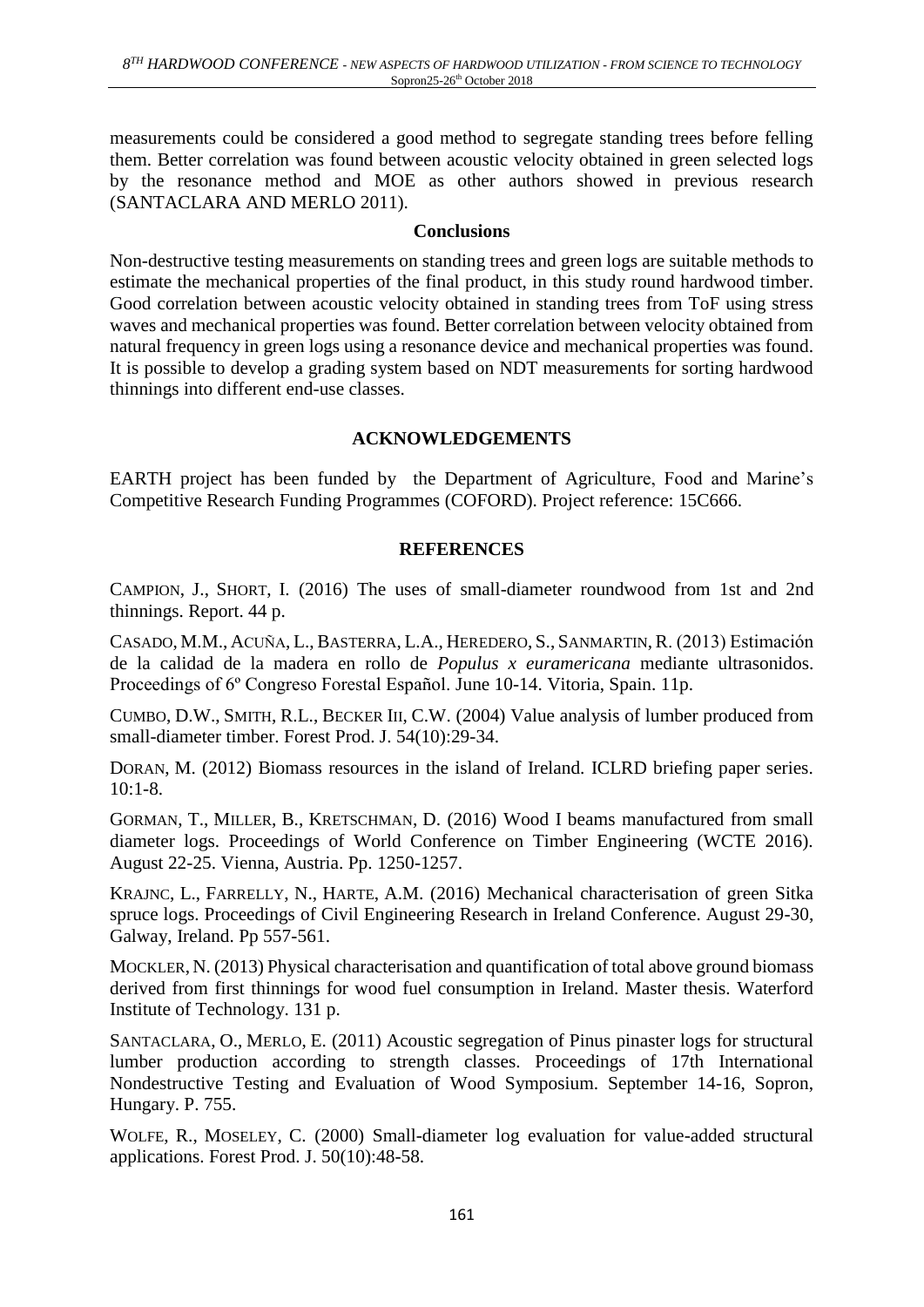# **HARDWOOD CONFERENCE**

**TH SPECIAL FOCUS ON "NEW** ASPECTS OF HARDWOOD **TILIZATION - FROM SCIENCE TO** TECHNOLOGY

> 25-26<sup>th</sup> October 2018 Sopron Hungary

**Hardwood Conference** Proceedings

Volume 8

Editors: Róbert Németh, Alfred Teischinger, Peter Rademacher, Miklós Bak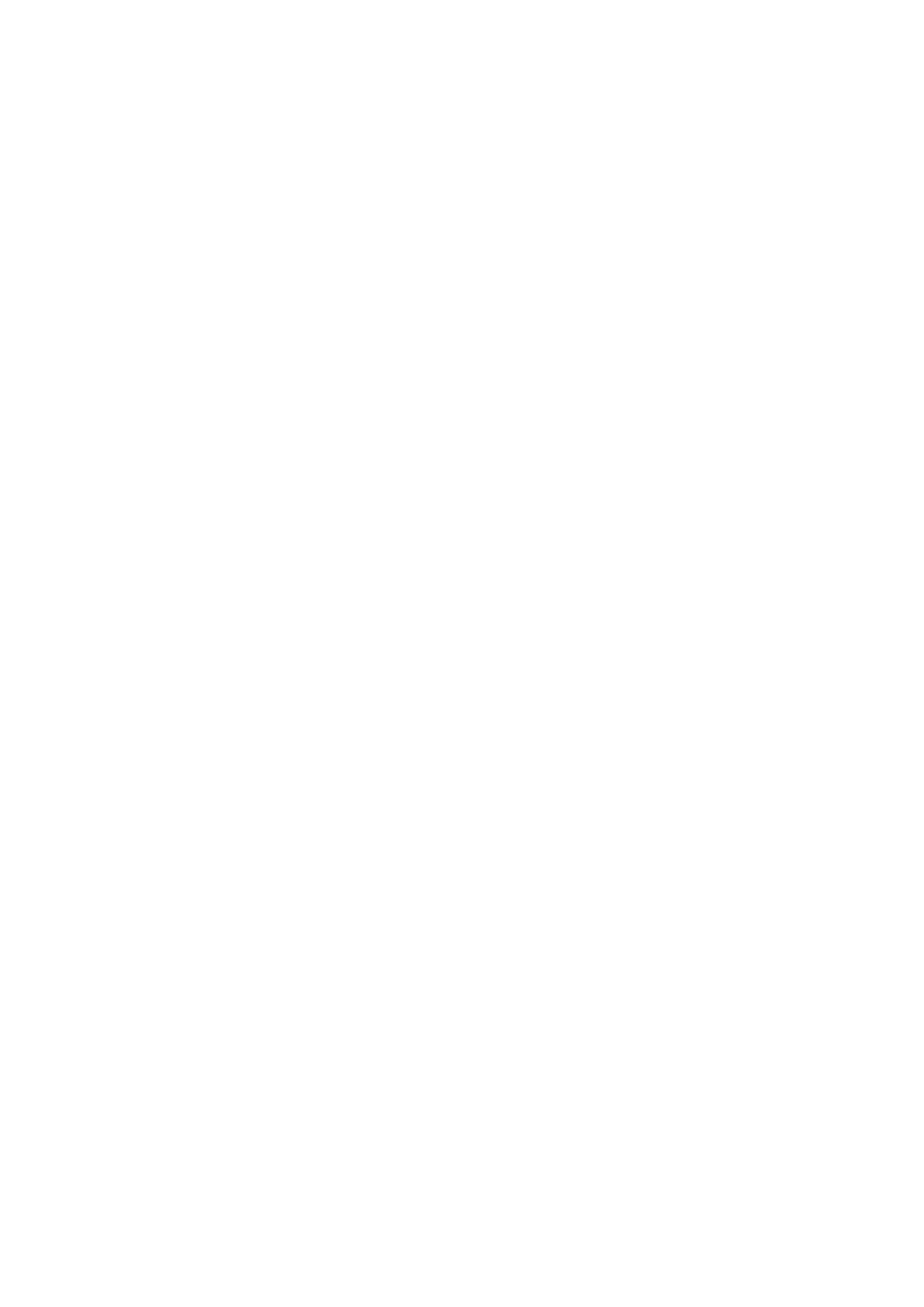### **8 TH HARDWOOD CONFERENCE**

#### **WITH SPECIAL FOCUS ON "NEW ASPECTS OF HARDWOOD UTILIZATION - FROM SCIENCE TO TECHNOLOGY"**

#### **HARDWOOD CONFERENCE PROCEEDINGS**

#### **VOLUME 8**

Editors: Róbert Németh, Alfred Teischinger, Peter Rademacher, Miklós Bak

Constant Serial Editors: Róbert Németh, Miklós Bak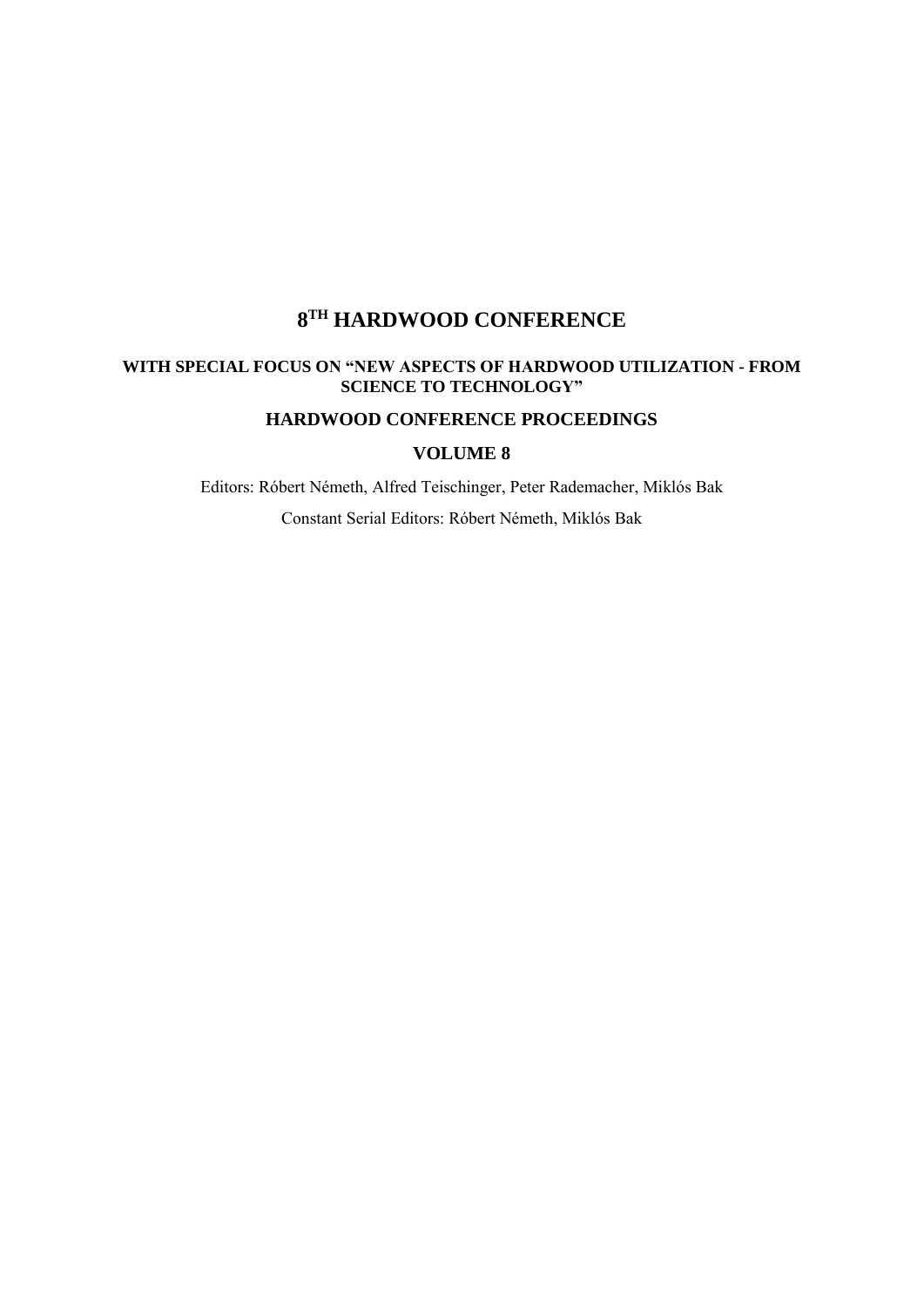## **8 TH HARDWOOD CONFERENCE**

#### **WITH SPECIAL FOCUS ON "NEW ASPECTS OF HARDWOOD UTILIZATION - FROM SCIENCE TO TECHNOLOGY"**

#### HARDWOOD CONFERENCE PROCEEDINGS

#### VOLUME 8

Editors: Róbert Németh, Alfred Teischinger, Peter Rademacher, Miklós Bak

Constant Serial Editors: Róbert Németh, Miklós Bak

Responsible for publication: Tibor Alpár, vice rector for research and international affairs, University of Sopron

Publisher: University of Sopron Press, Sopron, Hungary



Sopron, 2018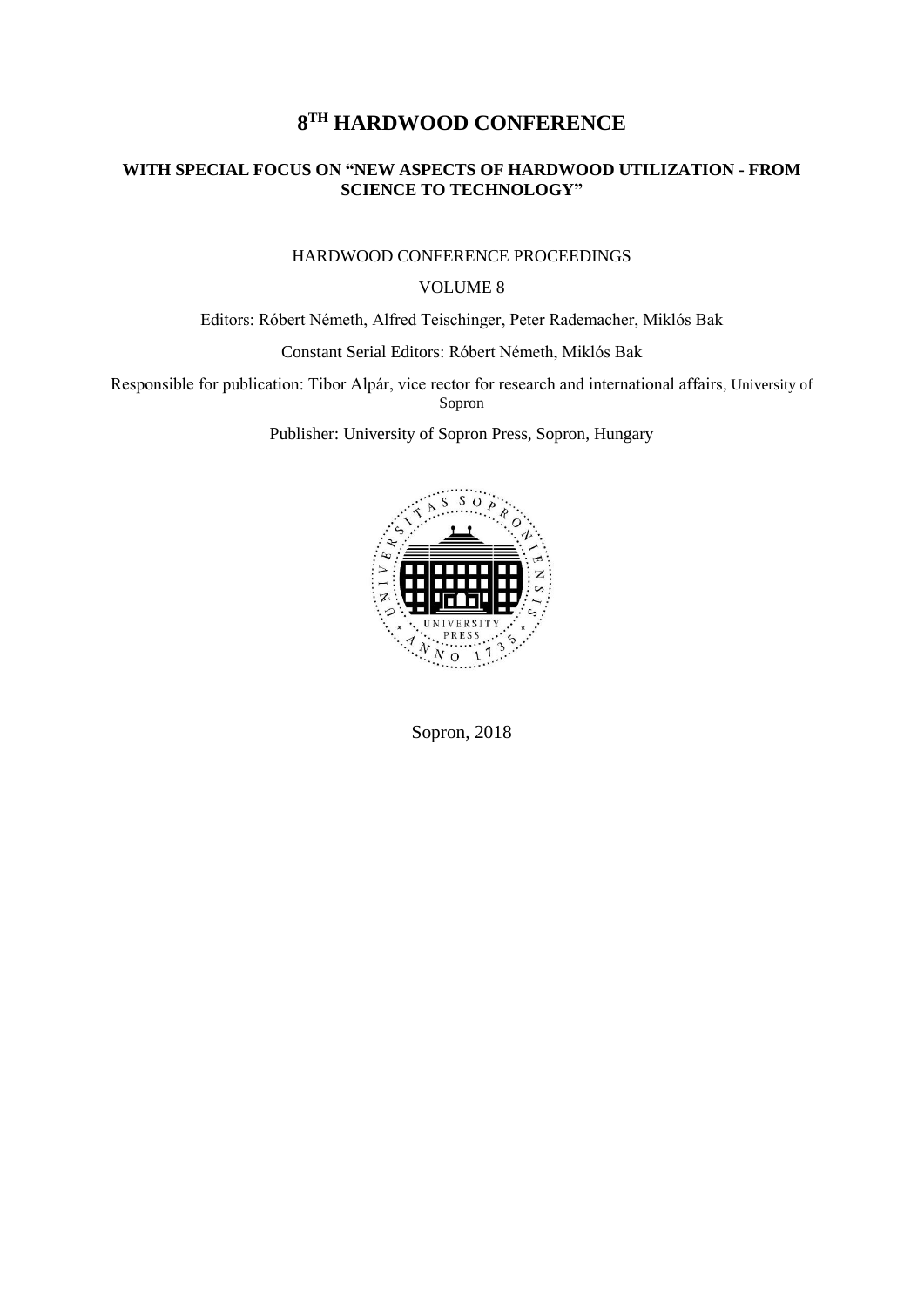#### **HARDWOOD CONFERENCE PROCEEDINGS**

#### **Volume 8**

#### Sopron,  $25-26$ <sup>th</sup> October 2018

#### **Scientific Committee**

Prof. Dr. Joris Van Acker Ghent University - Belgium

#### **Organizing Committee**

Prof. Dr. Dr. h.c. Alfred Teischinger BOKU University, Vienna Prof. Dr. Róbert Németh University of Sopron, Sopron Dr. Peter Rademacher Mendel University in Brno, Sopron Dr. Miklós Bak University of Sopron, Sopron

#### **Organizers**

University of Sopron, Sopron BOKU University, Vienna

#### **In collaboration with**

COST Action FP1407 FATE - Wood Science Association, Hungary

#### **Web services**

András Somos University of Sopron, Sopron

© Alfred Teischinger & Róbert Németh & Peter Rademacher & Miklós Bak, editors, 2018 © Constant serial editor: Róbert Németh, Miklós Bak

© Responsible for publication: Tibor Alpár, vice rector for research and international affairs, University of Sopron © University of Sopron Press, Sopron, Hungary

Printing: Lővér-Print Kft., Sopron, Hungary Technical editor: Ágnes Vörös Illustrator: Ágnes Vörös

The manuscripts have been peer-reviewed by the editors and have not been subjected to linguistic revision.

**ISBN 978-963-359-096-6 ISSN 2631-004X**

Prof. Dr. Dr. h.c. Marian Babiak Czech University of Life Sciences – Czech Republic Prof. Dr. Dr. h.c. František Hapla Georg-August University Göttingen - Germany Prof. Dr. Dr. h.c. Peter Niemz Bern University of Applied Sciences - Switzerland Prof. Dr. Željko Gorišek University of Ljubljana - Slovenia Prof. Dr. Julia Mihailova University of Forestry - Bulgaria Prof. Dick Sandberg Luleå University of Technology - Sweden Dr. Emilia-Adela Salca Transilvania University of Brasov - Romania Dr. Milan Gaff Czech University of Life Sciences – Czech Republic Dr. Andreja Kutnar University of Primorska - Slovenia Dr. Christian Hansmann Competence Centre WOOD K Plus - Austria Dr. Rastislav Lagana Technical University in Zvolen – Slovak Republic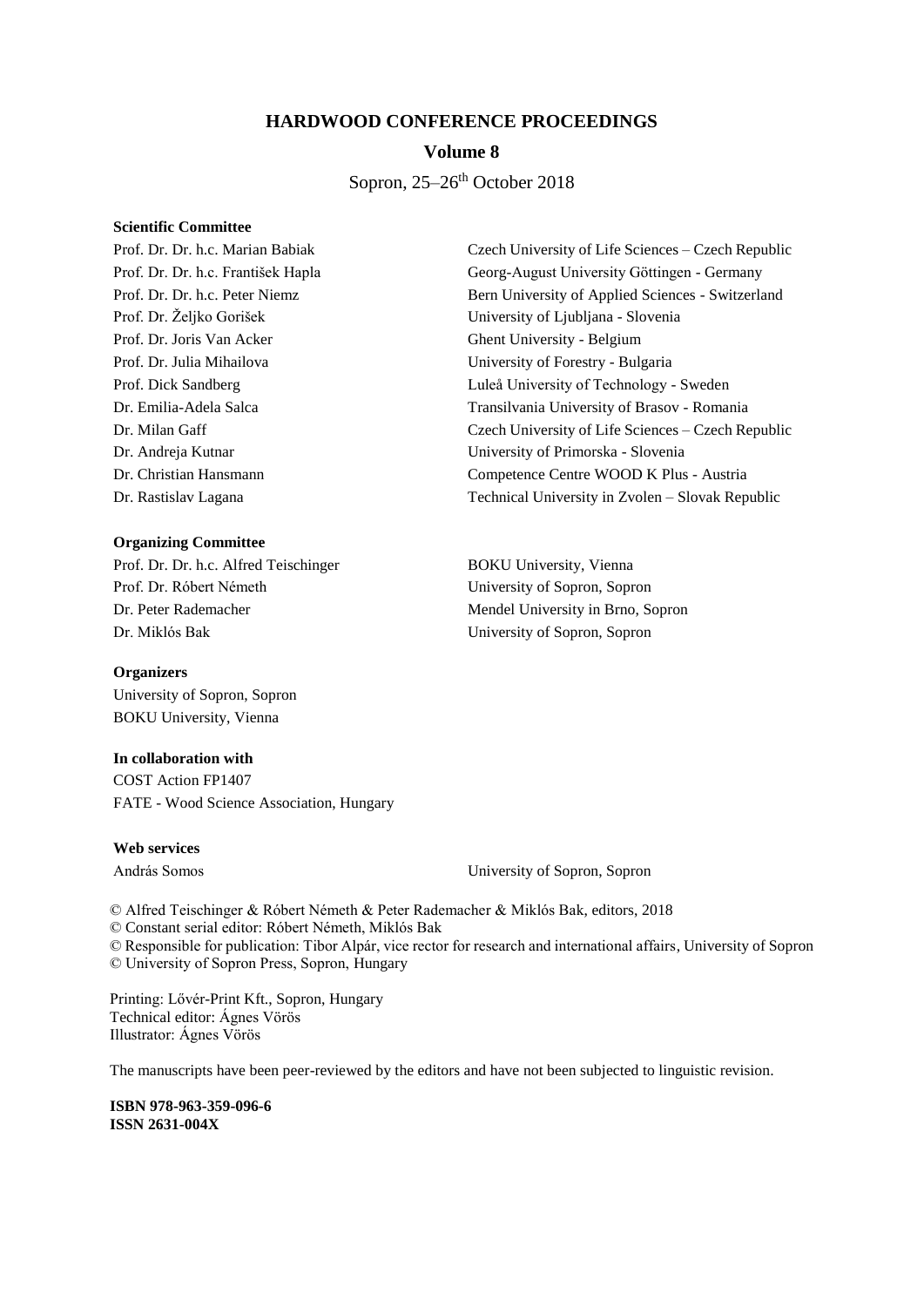# **Acknowledgement to COST**

COST is an EU-funded programme that enables researchers to set up their interdisciplinary research networks in Europe and beyond. The COST Association provides funds for organising conferences, meetings, training schools, short scientific exchanges or other networking activities in a wide range of scientific topics. By creating open spaces where people and ideas can grow, COST Actions unlock the full potential of science.

Now, the 8th Hardwood Conference has the pleasure to be linked with one of the current COST Actions, **FP1407**: Understanding wood modification through an integrated scientific and environmental impact approach (ModWoodLife).

As part of the interaction between this Action and Hardwood Conference, the following presenters have been provided with assistance for their involvement at this conference:

Pavlo Bekhta (Ukraine), Fatima Bouchama (Belgium), Lukas Emmerich (Germany), René Alexander Herrera Diaz (Spain), Edo Kegel (Netherlands), Edgars Kuka (Latvia), Andreja Kutnar, (Slovenia), Rastislav Lagana (Slovakia), Jaka Pečnik (Slovenia), Luigi Todaro (Italy), Nebojša Todorović (Republic of Serbia), Aleš Zeidler (Czech Republic)





ModWoodLife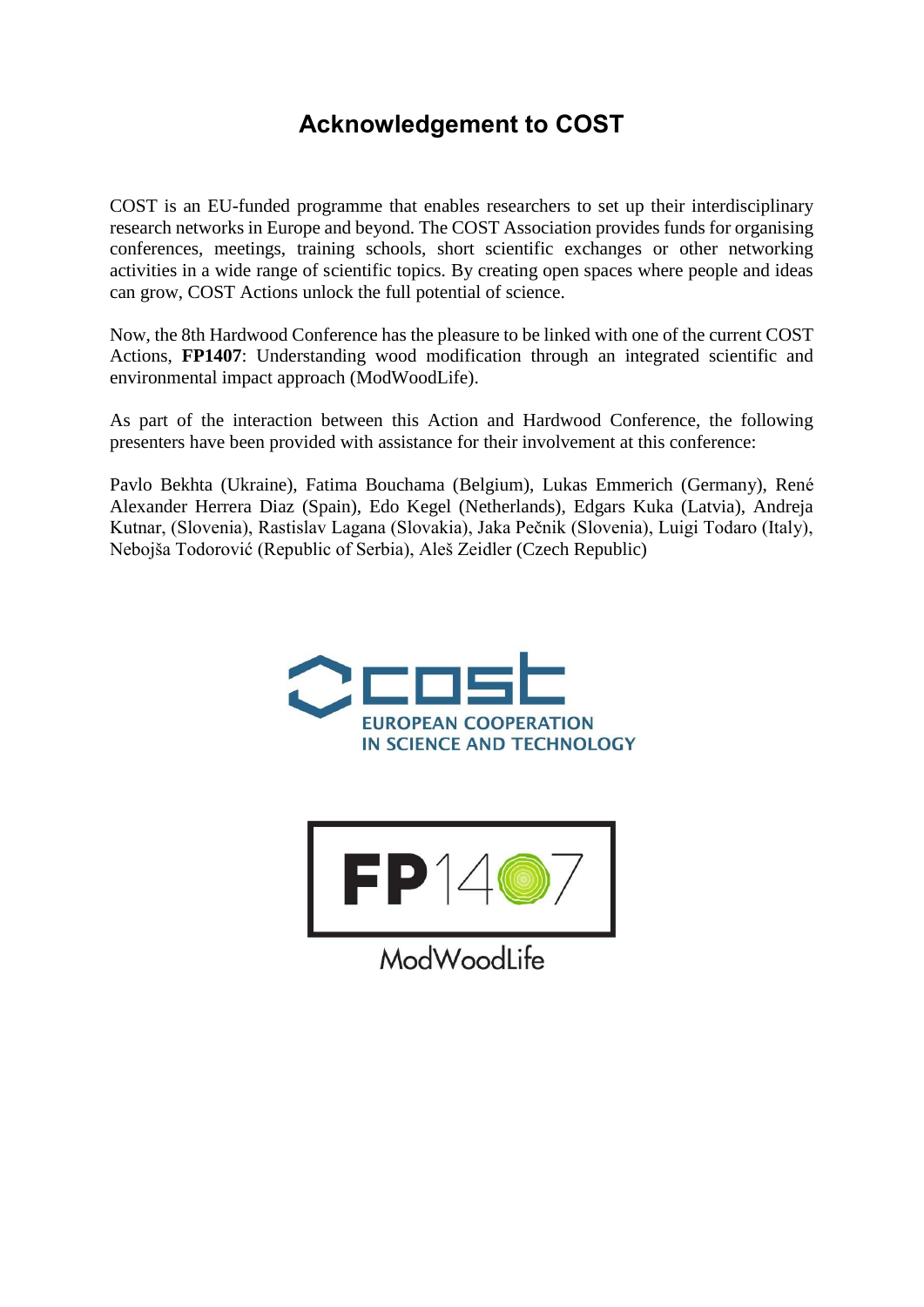# **Content**

| Alfred Teischinger, Christian Huber, Christian Hansmann                                                                                                                                 |
|-----------------------------------------------------------------------------------------------------------------------------------------------------------------------------------------|
| Wood anatomy - the role of macroscopic and microscopic wood identification against<br>Gerald Koch, Immo Heinz, Uwe Schmitt, Hans-Georg Richter                                          |
| Dick Sandberg, Dennis Jones                                                                                                                                                             |
| COST Action FP1407 "Understanding wood modification through an integrated scientific<br>and environmental impact approach" - Building the network and impacts of COST<br>Andreja Kutnar |
| Teaming-up for the European Hardwoods Innovation Alliance (EHIA): Take your action!  15<br>Andreas Kleinschmit von Lengefeld, Uwe Kies                                                  |
|                                                                                                                                                                                         |
| Szabolcs Komán, Sándor Fehér                                                                                                                                                            |
| Macroscopic properties and density of Pannonia poplar from West Hungarian sites  20<br>Domonkos Ete Farkas, Norbert Horváth                                                             |
| Dr. László Erdős                                                                                                                                                                        |
| The measurement of wood shrinkage and bark thickness on increment cores  24<br>Baptiste Kerfriden, Lucile Savagner, Kevin Dupont-Marin, Jean-Michel Leban                               |
| Sándor Fehér, Máté Miklós, Dávid Major, István Schantl                                                                                                                                  |
| The visual classification and strength values of the oak wood from Borsod area in Hungary  28<br>Horváth Dénes                                                                          |
| Beech timber for structural purposes - relationship between outer log quality and inner<br>C. Fischer, F. Brüchert, U.H. Sauter                                                         |
| István Eső, Norbert Horváth                                                                                                                                                             |
| Performance amelioration of imported timber with environ-safe preservaticve ziboc  35<br>Sadhna Tripath, Akhato Sumi, Sauradipta Ganguly                                                |
| Szabolcs Komán, József Ábrahám, Dávid Varga, Udo Beck, Bence Katona                                                                                                                     |
| Vlastimil Borůvka, Aleš Zeidler, Tomáš Holeček, Roman Dudík                                                                                                                             |
| <b>Endre Antal Banadics</b>                                                                                                                                                             |
| Luigi Todaro, Giacomo Goli, Paola Cetera, Pietro Stefanizzi, Stefania Liuzzi,<br>Antonio M. Pantaleo                                                                                    |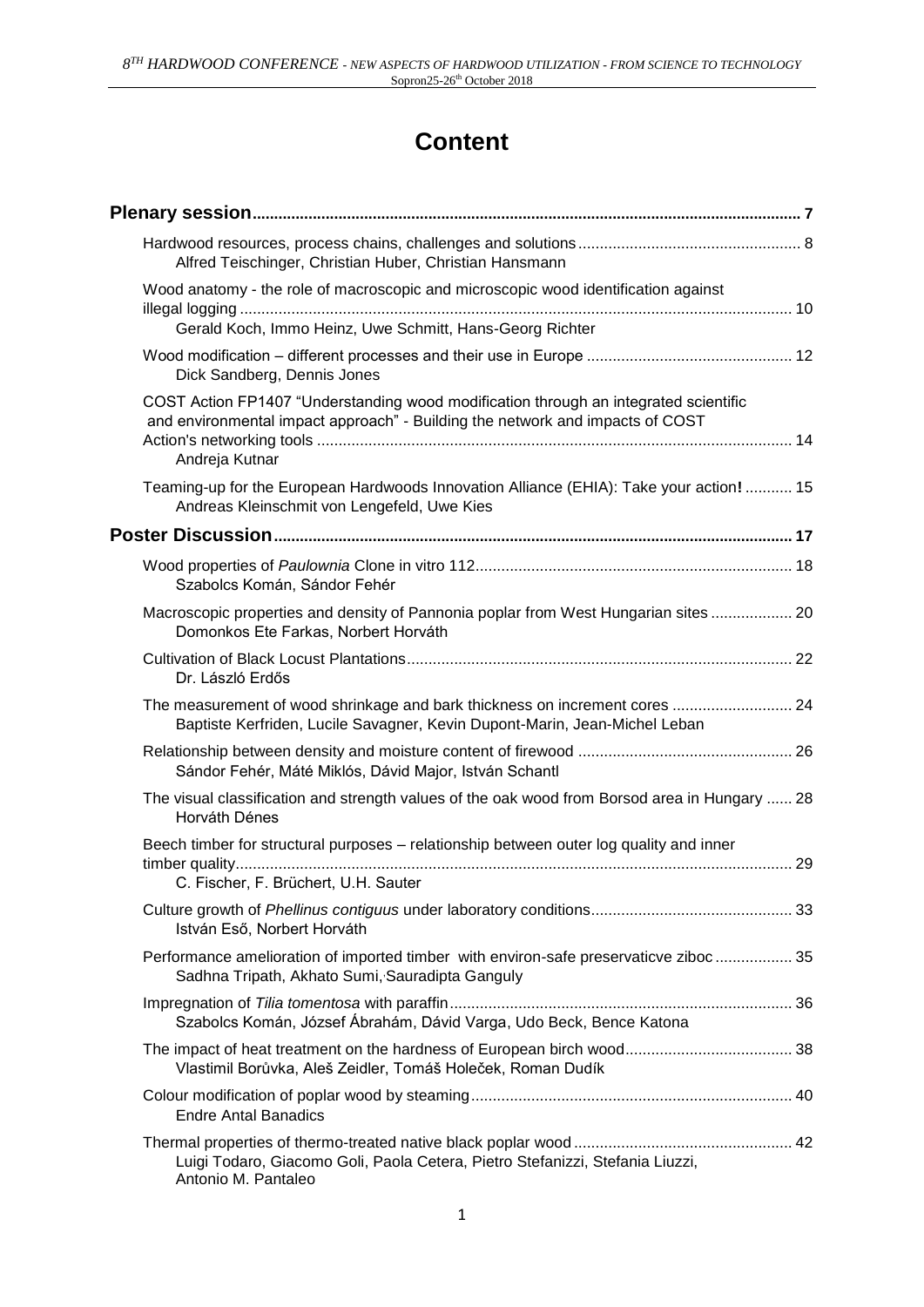| Fanni Fodor, Róbert Németh                                                                                                                                                                                                 |
|----------------------------------------------------------------------------------------------------------------------------------------------------------------------------------------------------------------------------|
| Mátyás Báder, Radim Rousek                                                                                                                                                                                                 |
| Complex assessment of the antioxidant capacity and polyphenol content of wood bark  48<br>Esztella Tálos-Nebehaj, Levente Albert, Eszter Visi-Rajczi, Tamás Hofmann                                                        |
| Fractioning of native oak into lignocellulosic materials as an alternative for a sustainable<br>Sebastián Barriga, Leyre Sillero, Jalel Labidi, Eduardo Robles                                                             |
| Microwave Hardwood Modification Application for Fast Lumber Drying<br>Alexandra Leshchinskaya                                                                                                                              |
| Determination of the cutting power in processing some deciduous wood species  53<br>Valentin Atanasov, Georgi Kovatchev                                                                                                    |
| Vladimir Mihailov, Dimitar Angelski, Vasil Merdzhanov                                                                                                                                                                      |
| Bending strength of High-Density Fibreboards (HDF) Manufactured from Wood of Hard                                                                                                                                          |
| Julia Mihajlova, Viktor Savov                                                                                                                                                                                              |
| Occurrence of shake in oak (Quercus ssp.) and it's effect on flooring top-layer quality  59<br>Victor Grubîi, Jimmy Johansson                                                                                              |
| The importance of forest management history in life cycle assessment (LCA) scope definition for<br>Edgars Kuka, Dace Cirule, Bruno Andersons                                                                               |
| Bartosz Pałubicki, Mariusz Horała                                                                                                                                                                                          |
| <b>Parallel Session I.</b>                                                                                                                                                                                                 |
|                                                                                                                                                                                                                            |
| Research Findings of High Quality Timber Producing Black Locust Breeding Activities  66<br>István Bach, Bálint Pataki, Jenő Németh, Sándor Horváth, Kálmán Pogrányi, Márton Németh                                         |
| Ian Short, Jerry Hawe                                                                                                                                                                                                      |
| Potential of short-rotation aspen and willow biomass for novel products in bioeconomy:<br>Rytkönen Peetu, Viherä-Aarnio Anneli, Hyväluoma Jari, Rasa Kimmo, Suhonen Heikki,<br>Beuker Egbert, Möttönen Veikko, Jyske Tuula |
| Demonstration of the database macroHOLZdata computer-aided identification and<br>Gerald Koch, Immo Heinz, Hans-Georg Richter                                                                                               |
| Moisture-dependent elastic characteristics of cherry wood by means of ultrsound and<br>Erik Valine Bachtiar, Peter Niemz                                                                                                   |
| Drying Characteristics of Sapwood, Discoloured Wood and Infected Wood of Box Elder<br>Denis Plavčak, Željko Gorišek, Aleš Straže, Maks Merela                                                                              |
| Experimental determining of mass transfer coefficient during oak wood convective drying  78<br>Nikolay Skuratov                                                                                                            |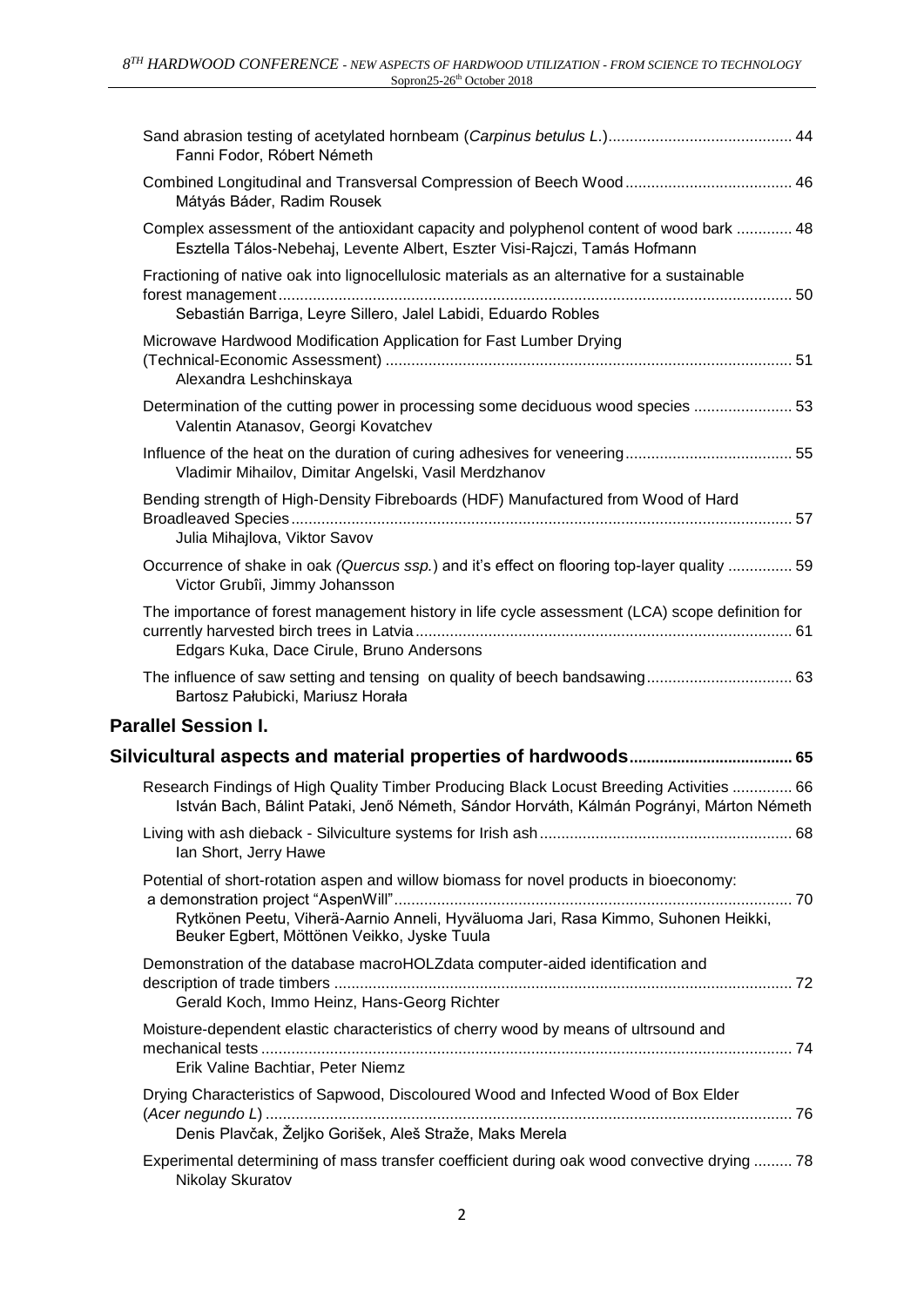| <b>Parallel Session II.</b>                                                                                                                                                                                       |  |
|-------------------------------------------------------------------------------------------------------------------------------------------------------------------------------------------------------------------|--|
|                                                                                                                                                                                                                   |  |
| Intensification process for the conversion of Kraft-hardwood lignin into small<br>Javier Fernández-Rodríguez, Fabio Hernández-Ramos, Xabier Erdocia, María González<br>Alriols,<br>Jalel Labidi                   |  |
| Silvia Helena Fuentes da Silva, Itziar Egües, Jalel Labid                                                                                                                                                         |  |
| Oihana Gordobil, René Herrera, Marwa Yahyaoui, Jalel Labidi                                                                                                                                                       |  |
| Kerstin Wagner, Stefan Willför, Herman Huber, Alexander Petutschnigg, Thomas Schnabel                                                                                                                             |  |
| In-situ Micro and Nano mechanical investigations of compressed beech wood using<br>Petr Klímek, Darius Tytko, Marek Dosbaba, Radim Rousek                                                                         |  |
| René Herrera, Oihana Gordobil, Pedro L. de Hoyos-Martinez, Jalel Labidi, Rodrigo Llano-<br>Ponte                                                                                                                  |  |
| Monitoring of time dependent ammonia emissions in smoked oak using FTIR spectroscopy 92<br>Elfriede Hogger, Klaus Bauer, Eva Höllbacher, Notburga Gierlinger, Johannes Konnerth,<br>Hendrikus W. G. van Herwijnen |  |
| <b>Parallel Session III.</b>                                                                                                                                                                                      |  |
|                                                                                                                                                                                                                   |  |
| Mechanical Properties of Thermally Treated Beech Wood in Compression Parallel to the Grain 95<br>Tomáš Andor, Rastislav Lagaňa                                                                                    |  |
| Václav Sebera, Miguel Redon, Martin Brabec, David Děcký, Petr Čermák, Jaromír Milch, Jan<br><b>Tippner</b>                                                                                                        |  |
| Static and dynamic performance of wood modified with phenol formaldehyde  99<br>Jaka Gašper Pečnik, Hannes Schwager, Matthew Schwarzkopf, Holger Militz                                                           |  |
| Alteration of mechanical properties of ammonia treated and densified beech<br>Herwig Hackenberg, Mario Zauer, Tobias Dietrich and André Wagenführ                                                                 |  |
| Mátyás Báder, Róbert Németh, Ágnes Vörös                                                                                                                                                                          |  |
| Added value and utilization of untreated and heat-treated poplar (Populus spp. L.) with and<br>Lukas Emmerich, Holger Militz                                                                                      |  |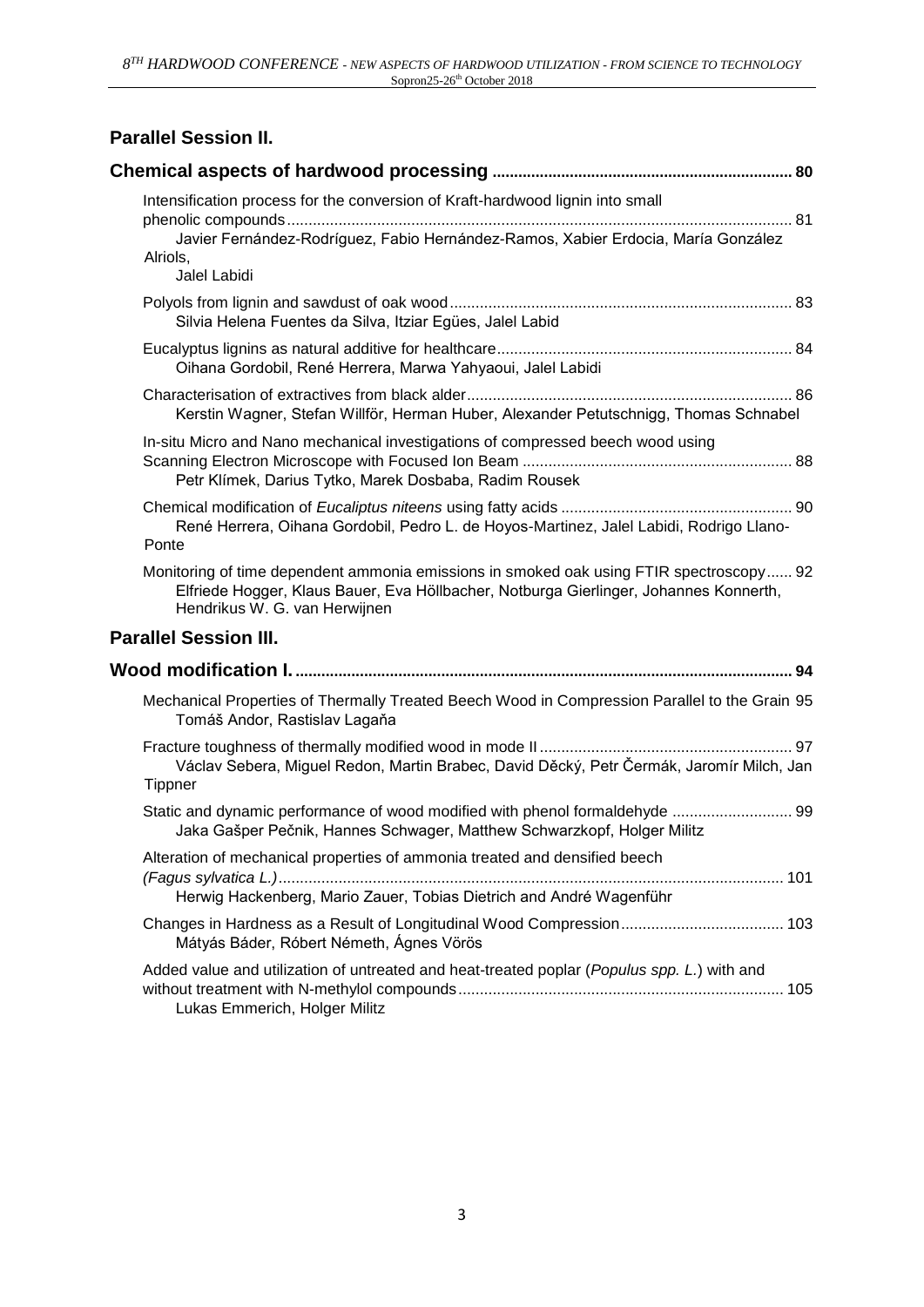# **Parallel Session IV.**

| Development of strategies for economic use of bark stripped beech wood 108<br>Ruven Hänsler, Matthias Zscheile                                                                                |
|-----------------------------------------------------------------------------------------------------------------------------------------------------------------------------------------------|
| Development of a new method for calculating the resulting cutting force using beech<br>Thomas Krenke, Carina Rößler, Stephan Frömel-Frybort                                                   |
| Determination of vibration during milling process of some deciduous wood species  112<br>Georgi Kovatchev, Valentin Atanasov                                                                  |
| Carina Rößler, Jörn Rathke, Martin Riegler                                                                                                                                                    |
| Dimitar Angelski, Vasil Merdzhanov, Vladimir Mihailov                                                                                                                                         |
| Enhancing the fire resistance of poplar (Populus cv. euramericana I214) by using<br>Fatima Zohra Brahmia, Tibor Alpár, Péter Horváth György                                                   |
| <b>Parallel Session V.</b>                                                                                                                                                                    |
|                                                                                                                                                                                               |
| Properties of less valuable parts of beech and sessile oak wood after thermal modification  121<br>Nebojša Todorović, Zdravko Popović, Goran Milić, Marko Veizović                            |
| Jozef Kúdela, Tomáš Andor, Rastislav Lagaňa, Csilla Csiha                                                                                                                                     |
| Improvement of the dimensional stability of wood by nanosilica treatments 125<br>Miklós Bak, Róbert Német                                                                                     |
| Radim Rousek                                                                                                                                                                                  |
| Photodegradation of acetylated wood irradiated by xenon lamp and mercury-vapour lamp  129<br>Fanni Fodor <sup>1</sup> , Róbert Németh                                                         |
| Effect of High Intensity Microwaves to Hardwood Structure Modification and Its<br>Grigory Torgovnikov and Peter Vinden                                                                        |
| <b>Parallel Session VI.</b>                                                                                                                                                                   |
|                                                                                                                                                                                               |
| Utilization of Lesser Known and Lesser Used Hardwoods for Decorative Veneers Purposes  134<br>Roman Réh                                                                                       |
| Production of peeled veneer from black locust Pretreatment - Production - Properties  136<br>Peter Meinlschmidt, Christian Dittrich, Dirk Berthold                                            |
| Factors influencing cold tack development during the production of birch plywood  138<br>Elfriede Hogger, Wolfgang Kantner, Johann Moser, Johannes Konnerth,<br>Hendrikus W. G. van Herwijnen |
| Heat transfer through the wood layers in the process of veneering of particle board<br>Vasil Merdzhanov, Dimitar Angelski                                                                     |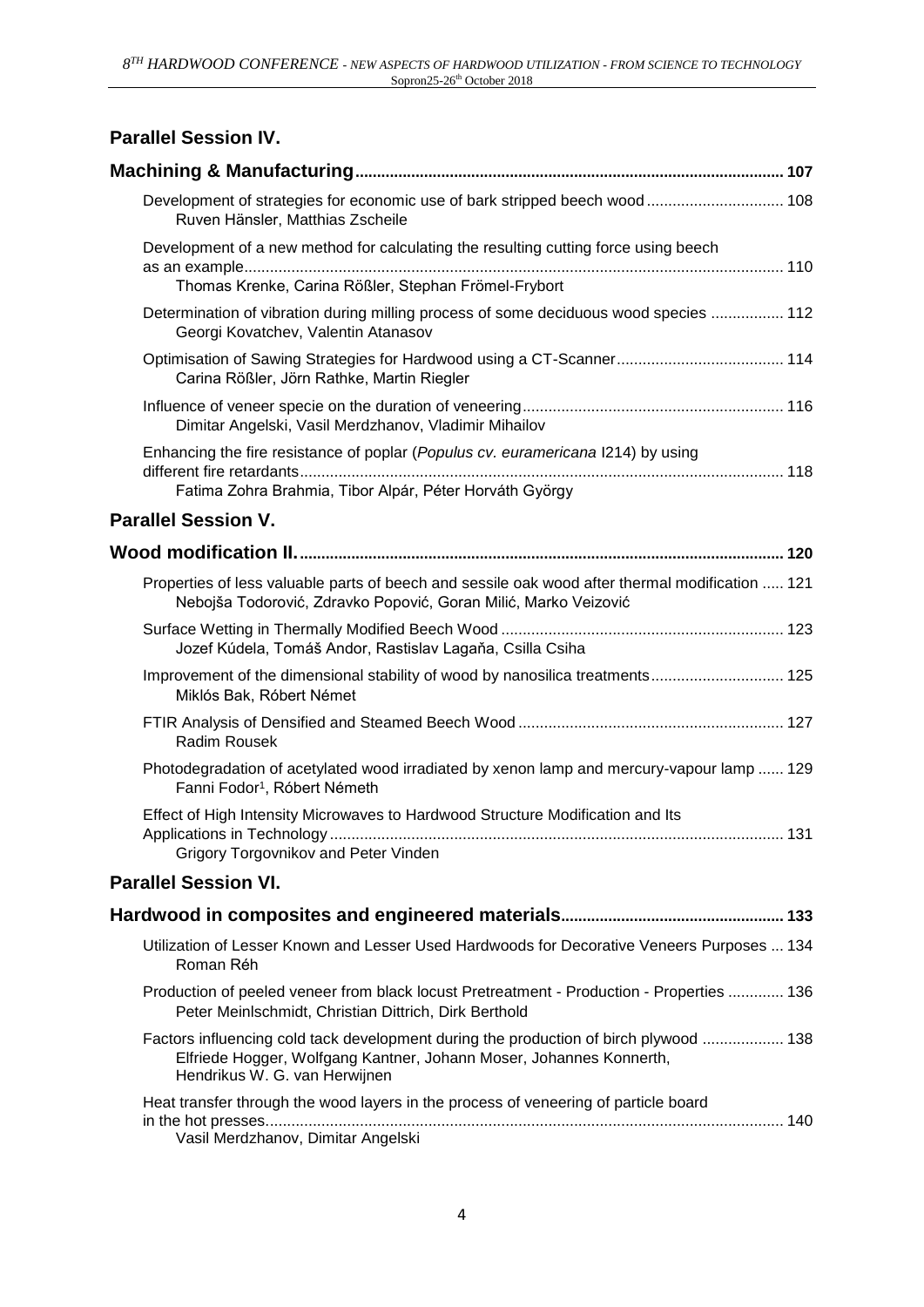| Physical Indicators of High-Density Fibreboards (HDF) Manufactured from Wood of Hard<br>Julia Mihajlova, Viktor Savov                                                                                                                                                      |  |
|----------------------------------------------------------------------------------------------------------------------------------------------------------------------------------------------------------------------------------------------------------------------------|--|
| Machinability of birch compared to pine and wood-plastic composites in routing 144<br>Ossi Martikka, Timo Kärki                                                                                                                                                            |  |
| <b>Parallel Session VII.</b>                                                                                                                                                                                                                                               |  |
|                                                                                                                                                                                                                                                                            |  |
| Surface quality and adherence of thermally compressed and finished birch wood  147<br>Pavlo Bekhta, Tomasz Krystofiak                                                                                                                                                      |  |
| Emilia-Adela Salca, Tomasz Krystofiak, Barbara Lis                                                                                                                                                                                                                         |  |
| Improvement of ash (Fraxinus Excelsior L.) bonding quality with one component<br>polyurethane adhesive and hydrophilic primer for load bearing application  151<br>Peter Niemz, Gaspard Clerc, Joseph Gabriel, Dario Salzgeber, Thomas Strahm,<br><b>Frederic Pichelin</b> |  |
| Structural hardwood bonding and the impact of wood accessory compounds  153<br>Stefan Bockel, Steffen Harling, Johannes Konnerth, Peter Niemz, Frédéric Pichelin                                                                                                           |  |
| Adhesives for Fast Heated Bondlines in Structural Timber-Concrete-Composite Joints 155<br>Malte Mérono, Carola Link, Gregor Wisner, Elisabeth Stammen, Klaus Dilger,<br>Artur Ginz, Werner Seim                                                                            |  |
| David Obernosterer, Georg Jeitler, Manfred Augustin                                                                                                                                                                                                                        |  |
| <b>Parallel Session VIII.</b>                                                                                                                                                                                                                                              |  |
|                                                                                                                                                                                                                                                                            |  |
| Mechanical Properties Estimation by Non-destructive Testing of Irish Hardwood Round<br>Daniel F. Llana, Ian Short, Conan O'Ceallaigh, Annette M. Harte                                                                                                                     |  |
| Mechanical evaluation of French oak timber for use in construction: relation between origin<br>of logs, properties of boards and behaviour of glued laminated products 162<br>Guillaume Legrand, Didier Reuling, Jean-Denis Lanvin, Morgan Vuillermoz,<br>Carol Faye       |  |
| Mechanical characterization of French hardwood species for their integration in<br>Thibault Benistand, Laurent Bleron, Jean-françois Bocquet                                                                                                                               |  |
| P. Schlotzhauer, S. Bollmus, H. Militz                                                                                                                                                                                                                                     |  |
| Marcel Vilches-Casals, Eduard Correal-Mòdol, Carmen Iglesias-Rodríguez                                                                                                                                                                                                     |  |
| Innovative processing technologies of inferior beech assortments for the production of<br>Alexander Englberger, Matthias Zscheile                                                                                                                                          |  |